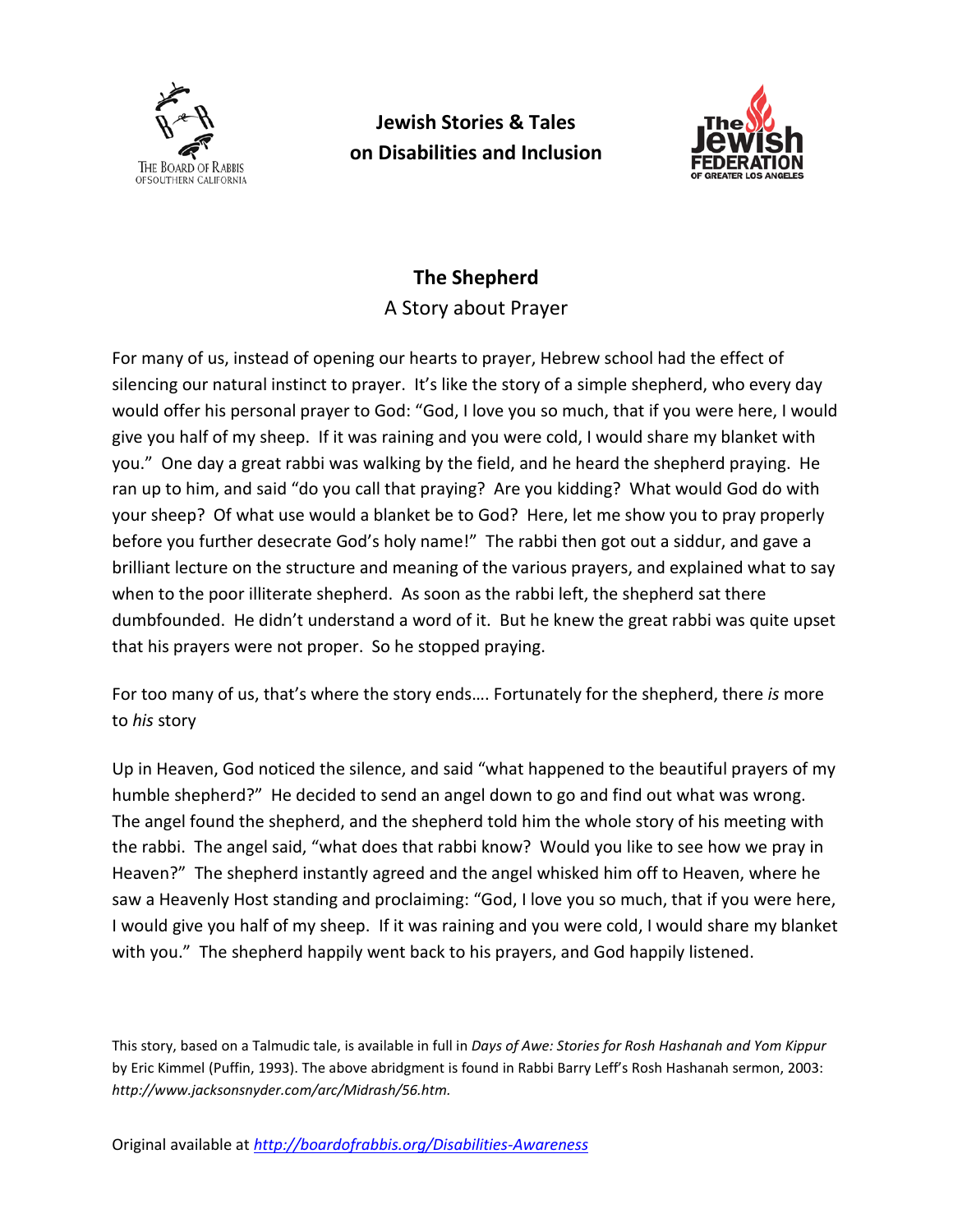## **The Turkey Prince**

*From* Tales From Reb Nachman *(Artscroll / Mesorah) Retold for children and illustrated by Dovid Sears*

Once upon a time, there was a prince who decided that he was a turkey. So he took off his clothes and sat under the royal table. There he pecked at bones and crusts of bread − and even at people's legs. Sometimes he made turkey sounds so loud that everyone had to run out of the room holding his ears! Famous doctors from Austria tried to cure him, but they all gave up. His father the king didn't know what to do. All of his wealth and power didn't seem to matter anymore.

At last, a wise man came to the palace. He wore a long black coat and hat, and his high boots were muddy and worn. His beard had been gray for many years, but he still seemed young and strong. I will cure the prince," he said. "But you must let me do it my way, even if it seems strange."

The king agreed. He ordered his servants to do everything the wise man said.

The next morning after breakfast, the wise man took off his clothes. He sat down under the royal table near the king's son. And he, too, pecked at crumbs and bones, as if he always ate this way.

"Who are you?" asked the prince. "And what are you doing here?"

"Who are you?" asked the wise man. "And what are you doing here?"

"I am a turkey," answered the prince.

"I am also a turkey," answered the wise man.

Then they both continued to crawl across the thick carpet on their hands and knees. They clucked and gobbled and looked for pieces of food. They did this together for many hours and became friends.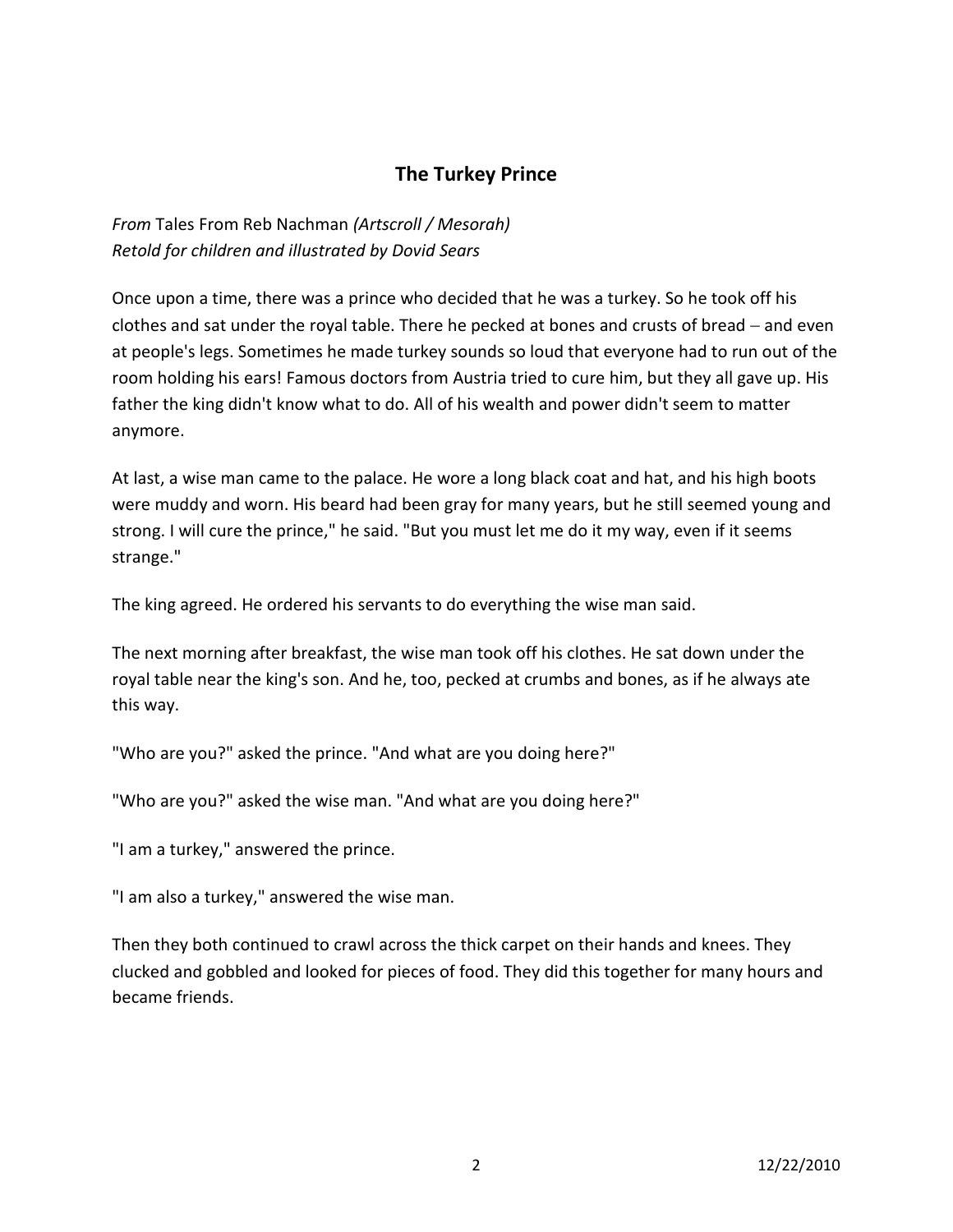The next afternoon, after a lunch of corn flakes and dust, the wise man signaled the royal butler to bring two shirts. The wise man asked the prince, "Do you think turkeys can't wear shirts just like people? We can wear shirts and still be turkeys!" And they both put on shirts.

A day later he signaled again, and the butler brought them pants. As before, the wise man asked, "Do you think turkeys can't wear pants just like people? We can wear pants and still be turkeys!" The wise plan worked well. In a few days he and the prince were dressed like everyone else in the palace. But they still crawled and pecked at crumbs.

Now it was time for the second part of his plan. The wise man signaled again, and the servants brought platters of meat and potatoes, salads and fruits and sweet rolls from the table. "Do you think turkeys can't eat good food just like people?" asked the wise man. "We can eat everything people eat and still be turkeys!" So they still sat under the table, but they ate the same food as the royal family.

Finally, the wise man asked, "Do you think turkeys can't sit at the table just like people? We can sit at the table and still be turkeys!"

For many days the wise man continued talking to the king's son in this way. Then, finally, the prince awoke one morning and realized that he was not a turkey after all.

*[http://www.nachalnovea.com/breslovcenter/articles/article\\_tprince.html](http://www.nachalnovea.com/breslovcenter/articles/article_tprince.html)*

An illustrated comic version of this tale by Art Spiegelman can be found in *Little Lit: Folklore & Fairy Tale Funnies,* edited by Art Spiegelman and Françoise Mouly, published by Raw Junior/HarperCollins, 2000.